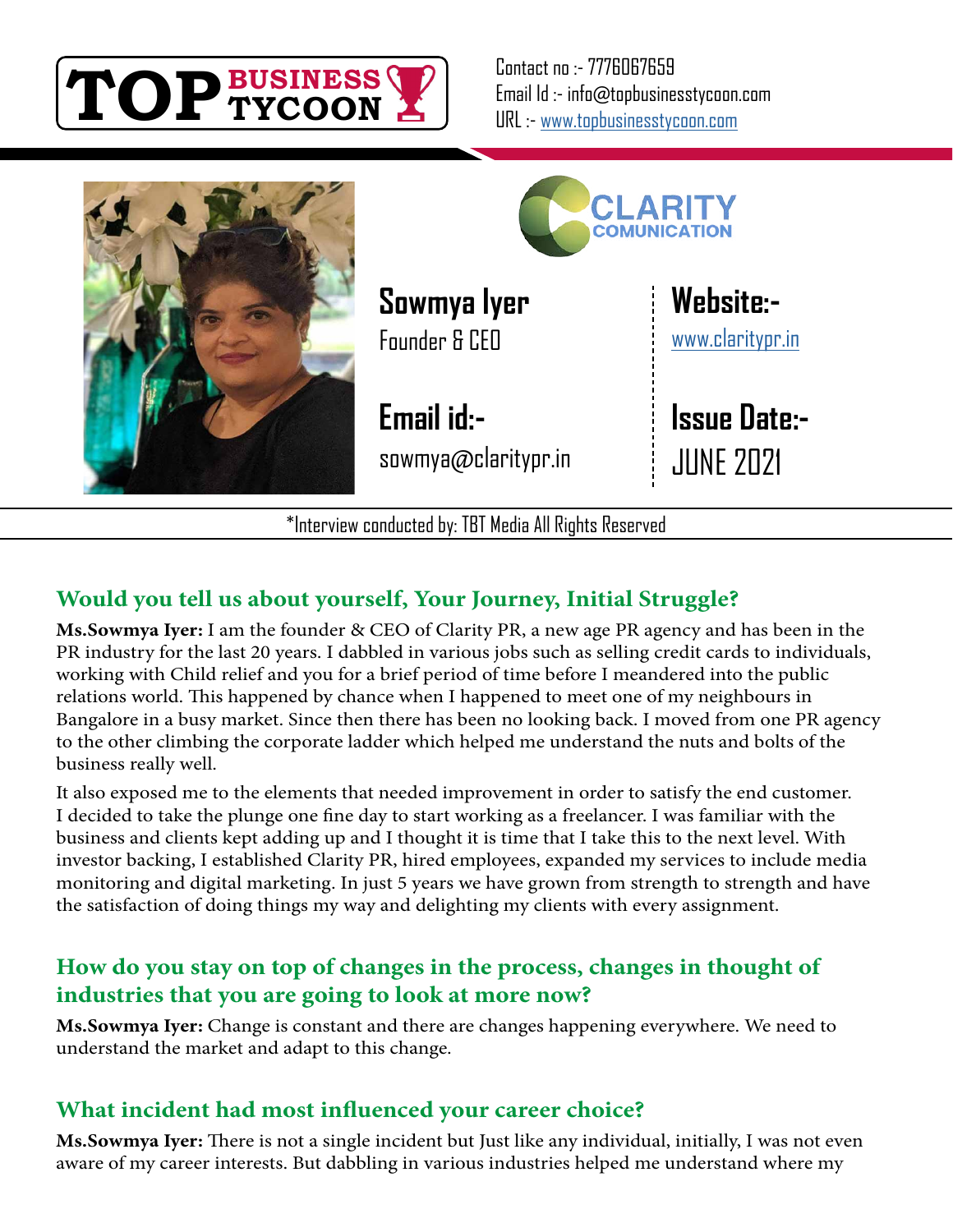# **Clarity Communication**

interest lies. Initially, when I entered the PR industry, I wanted to understand the PR industry. Once I started working, I was enjoying every moment and understood the nuances. But I think learning has never stopped for me which has made me a successful PR Professional.

#### **What/Who Inspires Clarity PR to step into the vast industry of PR? How is it going for you (The Business)?**

**Ms.Sowmya Iyer:** With a vast experience in PR, I always dreamt of being an entrepreneur. So it was a natural progression towards becoming a FREELANCER AND FINALLY heading Clarity PR. We have gone from strength to strength every year. Our client attrition rate has been minimal and has provided value to the company. Our belief in being transparent, proactive with the clients has made us do good work.

#### **What kind of support you needed when you started Clarity PR?**

**Ms.Sowmya Iyer:** I always required initial capital which I received from my investor. I had seen a lot of my ex-colleagues who struggled with capital which made me realise the need for capital to run the business. So, I was fortunate enough to get an investor on board. Then our focus was on building a good team and clients. Thus, today we boast of having more than 25 retainer clients.

#### **What are your views on today's industry scenario? What is your strategy to reach new people?**

**Ms.Sowmya Iyer:** The PR industry is a dynamic industry and undergone a lot of metamorphous\. Moreover, with the changing environment due to COVID-19, newfound importance is being given to the industry which is playing a key role. We are increasingly seeing an increase in the demand for PR services. Most of the clients are realizing the long-term benefits of having a sustainable PR strategy.

With media changing rapidly, agencies should take a focused PR approach which would help the company.

#### **How does Clarity PR work on making mankind better? &What can be expected from Clarity PRin the upcoming years?**

**Ms.Sowmya Iyer:** This year, our focus is on building the brand for which we are investing in digital marketing. During Covid, we have expanded to Bangalore, Hyderabad and plan to move to Chennai, Kerala and other cities. We also plan to focus on PR Technology.

#### **How do you keep up with the latest technology/resources advances?**

**Ms.Sowmya Iyer:** Clarity PR is a new age company that is aligned towards modern age